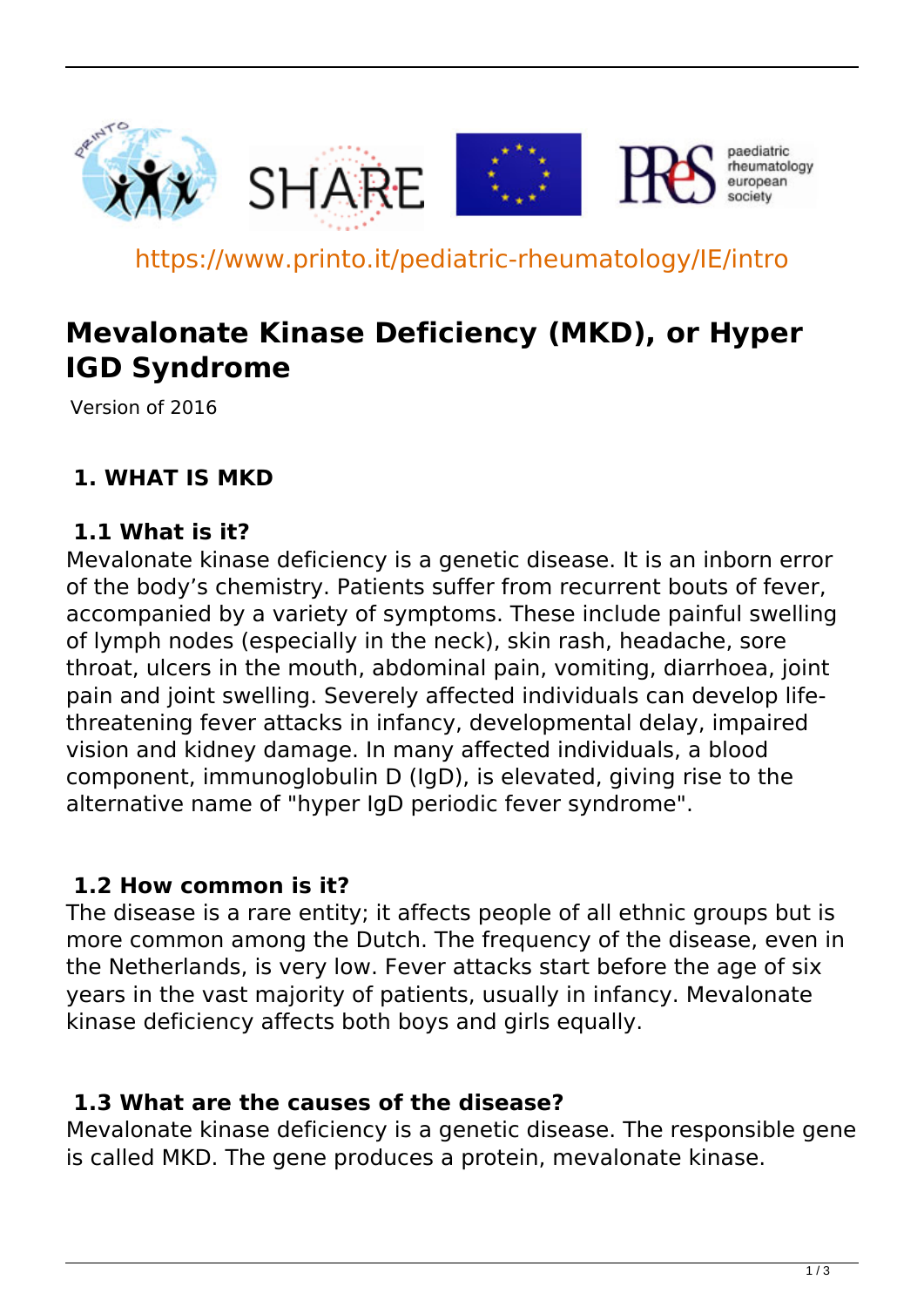Mevalonate kinase is an enzyme, a protein that enables a chemical reaction that is required for normal health; this reaction is the conversion of mevalonic acid to phosphomevalonic acid. In patients, both available copies of the MVK gene are damaged, resulting in insufficient activity of the mevalonate kinase enzyme. This results in accumulation of mevalonic acid, which will appear in the urine during fever flares. Clinically, the result is recurrent fever. The worse the mutation in the MVK-gene, the more severe the disease tends to be. Although the cause is genetic, fever attacks can sometimes be provoked by vaccinations, viral infections, injury or emotional stress.

# **1.4 Is it inherited?**

Mevalonate kinase deficiency is inherited as an autosomal recessive disease. This means that to have mevalonate kinase deficiency, an individual needs two mutated genes, one from the mother and the other from the father. Hence, both parents are generally carriers (a carrier has only one mutated copy but not the disease) and not patients. For such a couple, the risk of having another child with mevalonate kinase deficiency is 1:4.

# **1.5 Why does my child have the disease? Can it be prevented?**

The child has the disease because it has mutations in both copies of the gene that produces mevalonate kinase. The disease cannot be prevented. In very severely affected families, antenatal diagnosis can be considered.

# **1.6 Is it infectious?**

No, it is not.

### **1.7 What are the main symptoms?**

The main symptom is fever, often starting with shaking chills. Fever lasts about 3-6 days and recurs at irregular intervals (weeks to months). The bouts of fever are accompanied by a variety of symptoms. These may include painful swelling of lymph nodes (especially in the neck), skin rash, headache, sore throat, ulcers in the mouth, abdominal pain,